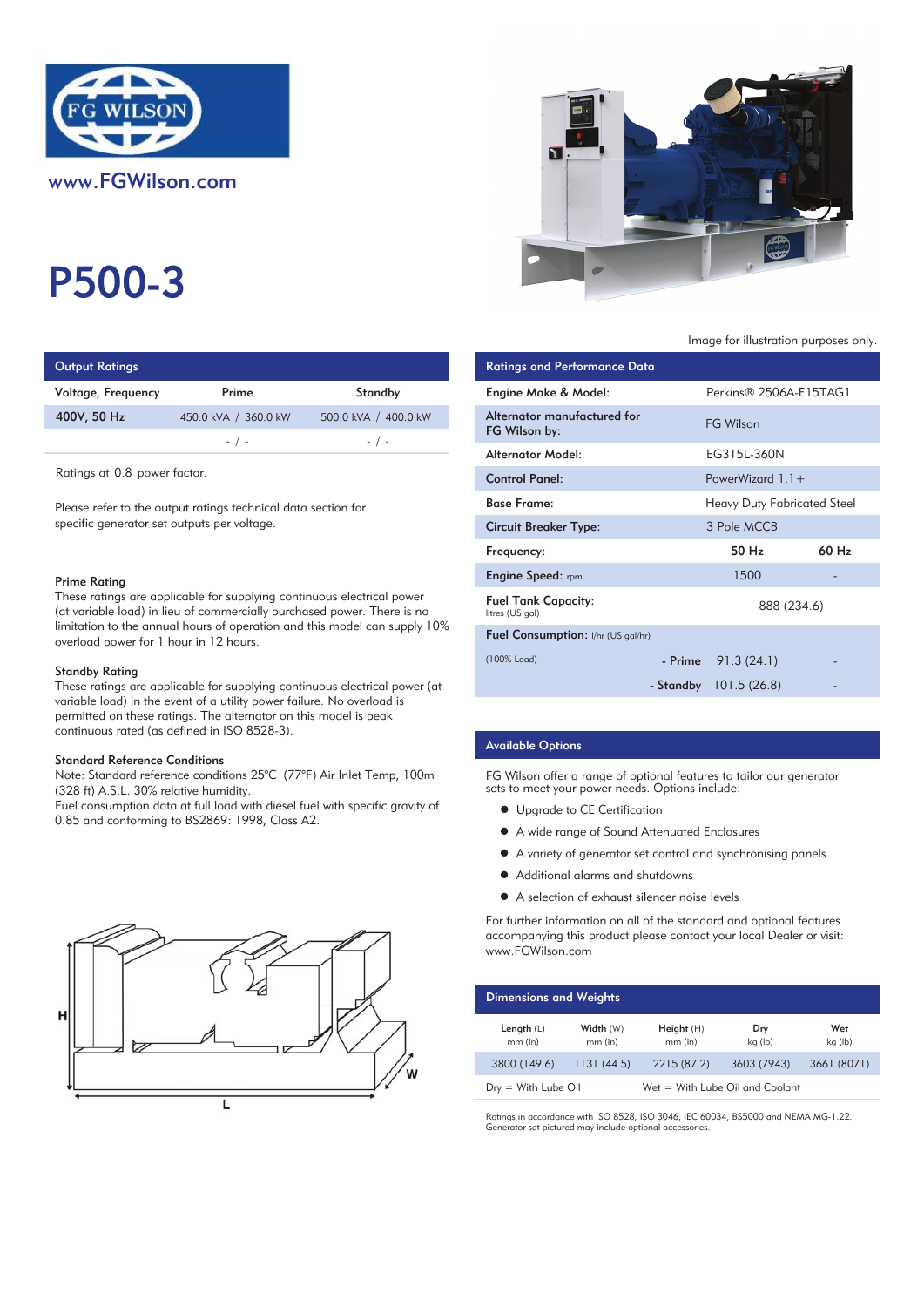| <b>Engine Technical Data</b>                                |                    |                                                 | <b>Air Systems</b>  |
|-------------------------------------------------------------|--------------------|-------------------------------------------------|---------------------|
| No. of Cylinders / Alignment:                               |                    | 6 / In Line                                     | Air Filter Ty       |
| Cycle:                                                      |                    | 4 Stroke                                        | Combustion          |
| Bore / Stroke: mm (in)                                      |                    | 137.0 (5.4)/171.0 (6.7)                         |                     |
| Induction:                                                  |                    | Turbocharged Air To Air<br><b>Charge Cooled</b> | Max. Comb           |
| Cooling Method:                                             |                    | Water                                           | <b>Restriction:</b> |
| <b>Governing Type:</b>                                      |                    | Electronic                                      |                     |
| <b>Governing Class:</b>                                     |                    | ISO 8528 G2                                     |                     |
| <b>Compression Ratio:</b>                                   |                    | 16.0:1                                          | <b>Cooling Sys</b>  |
| Displacement:   (cu. in)                                    |                    | 15.2 (927.6)                                    | <b>Cooling Sys</b>  |
| <b>Moment of Inertia:</b> $kg \, m^2$ (lb/in <sup>2</sup> ) |                    | 4.29 (14660)                                    | Water Pum           |
| <b>Engine Electrical System:</b>                            |                    |                                                 | <b>Heat Reject</b>  |
|                                                             | - Voltage / Ground | 24/Negative                                     |                     |
| - Battery Charger Amps                                      |                    | 70                                              | kW (Btu/min)        |
| Weight: kg (lb)                                             | - Dry              | 1633 (3600)                                     | <b>Heat Radia</b>   |
|                                                             | - Wet              | 1714 (3779)                                     | kW (Btu/min)        |

| <b>Air Systems</b>                                                 | $50$ Hz      | 60 Hz |
|--------------------------------------------------------------------|--------------|-------|
| Air Filter Type:                                                   | Non Canister |       |
| <b>Combustion Air Flow:</b> m <sup>3</sup> /min (cfm)              |              |       |
| - Prime                                                            | 25.8 (911)   |       |
| - Standby                                                          | 30.5 (1077)  | -     |
| Max. Combustion Air Intake<br><b>Restriction:</b> kPa (in $H_2O$ ) | 6.2(24.9)    |       |

| 16.0:1         | <b>Cooling System</b>                                                     | 50 Hz                   | $60$ Hz |
|----------------|---------------------------------------------------------------------------|-------------------------|---------|
| 15.2 (927.6)   | Cooling System Capacity: I (US gal)                                       | 58.1 (15.3)             |         |
| 4.29 (14660)   | Water Pump Type:                                                          | Centrifugal             |         |
|                | Heat Rejected to Water & Lube Oil:                                        |                         |         |
| 24/Negative    | kW (Btu/min)                                                              | $-$ Prime $134.0(7620)$ |         |
| 70             |                                                                           | - Standby 147.0 (8360)  |         |
| 1633 (3600)    | <b>Heat Radiation to Room:</b> Heat radiated from engine and alternator   |                         |         |
| 1714 (3779)    | kW (Btu/min)                                                              | 49.3 (2804)<br>- Prime  |         |
|                | - Standby                                                                 | 57.7 (3281)             |         |
|                | Radiator Fan Load: kW (hp)                                                | 13.7 (18.4)             |         |
| 50 Hz<br>60 Hz | Radiator Cooling Airflow: m <sup>3</sup> /min (cfm)                       | 476.4 (16824)           |         |
| 1500           | <b>External Restriction to</b><br><b>Cooling Airflow:</b> Pa (in $H_2O$ ) | 125(0.5)                |         |

Designed to operate in ambient conditions up to 50°C (122°F).

Contact your local FG Wilson Dealer for power ratings at specific site conditions.

| <b>Lubrication System</b>      |                |
|--------------------------------|----------------|
| Oil Filter Type:               | Eco, Full Flow |
| Total Oil Capacity: I (US gal) | 62.0(16.4)     |
| Oil Pan: $I (US gal)$          | 53.0 (14.0)    |
| Oil Type:                      | API CI4 15W-40 |
| <b>Oil Cooling Method:</b>     | Water          |

| <b>Exhaust System</b>                           | $50$ Hz                | $60$ Hz |
|-------------------------------------------------|------------------------|---------|
| Maximum Allowable Back Pressure:<br>kPa (in Hg) | 6.8(2.0)               |         |
| <b>Exhaust Gas Flow:</b> $m^3/m$ in (cfm)       |                        |         |
|                                                 | - Prime $71.4(2521)$   |         |
|                                                 | - Standby $81.0(2860)$ |         |
| Exhaust Gas Temperature: °C (°F)                |                        |         |
| - Prime                                         | 500 (932)              |         |
| - Standby                                       | 550 (1022)             |         |
|                                                 |                        |         |

| Performance                 |           | 50 Hz          | 60 Hz |  |
|-----------------------------|-----------|----------------|-------|--|
| <b>Engine Speed:</b> rpm    |           | 1500           |       |  |
| Gross Engine Power: kW (hp) |           |                |       |  |
|                             | - Prime   | 412.0 (553.0)  |       |  |
|                             | - Standby | 451.0 (605.0)  |       |  |
| BMEP: kPa (psi)             |           |                |       |  |
|                             | - Prime   | 2235.0 (316.1) |       |  |
|                             | - Standby | 2447.0 (346.0) |       |  |

| <b>Fuel System</b>                              |                                    |             |                            |             |
|-------------------------------------------------|------------------------------------|-------------|----------------------------|-------------|
| Replaceable Element<br><b>Fuel Filter Type:</b> |                                    |             |                            |             |
|                                                 | Recommended Fuel:                  |             | Class A2 Diesel or BSEN590 |             |
|                                                 | Fuel Consumption: I/hr (US gal/hr) |             |                            |             |
|                                                 | 110%                               | 100%        | 75%                        | 50%         |
| Prime                                           | Load                               | Load        | Load                       | Load        |
| 50 Hz                                           | 101.5(26.8)                        | 91.3(24.1)  | 69.6 (18.4)                | 49.6 (13.1) |
| 60 Hz                                           |                                    |             |                            |             |
|                                                 |                                    |             |                            |             |
|                                                 |                                    | 100%        | 75%                        | 50%         |
| <b>Standby</b>                                  |                                    | Load        | Load                       | Load        |
| 50 Hz                                           |                                    | 101.5(26.8) | 76.6 (20.2)                | 54.0 (14.3) |
| 60 Hz                                           |                                    |             |                            |             |

(Based on diesel fuel with a specific gravity of 0.85 and conforming to BS2869, Class A2)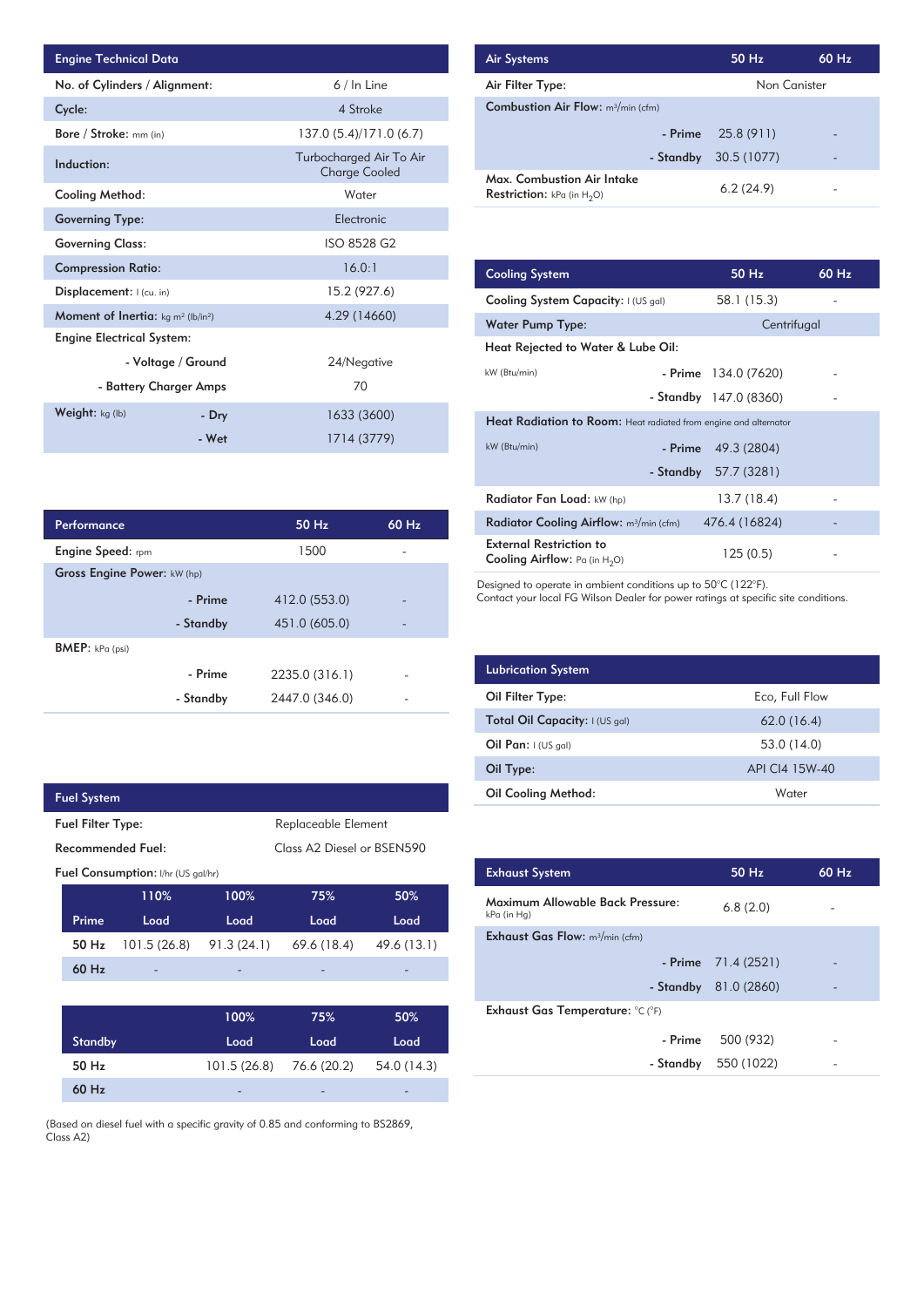| <b>Alternator Physical Data</b> |                |
|---------------------------------|----------------|
| Manufactured for FG Wilson by:  | FG Wilson      |
| Model:                          | EG315L-360N    |
| No. of Bearings:                |                |
| <b>Insulation Class:</b>        | н              |
| <b>Winding Pitch Code:</b>      | $2/3 - R1$     |
| Wires:                          | 12             |
| Ingress Protection Rating:      | IP21           |
| <b>Excitation System:</b>       | <b>SHUNT</b>   |
| AVR Model:                      | <b>EVC600i</b> |

| <b>Alternator Operating Data</b>          |             |
|-------------------------------------------|-------------|
| Overspeed: rpm                            | 2250        |
| <b>Voltage Regulation: (Steady state)</b> | $+/-1%$     |
| Wave Form $NEMA = TIF:$                   | 50          |
| Wave Form IEC $=$ THF:                    | 2.0%        |
| <b>Total Harmonic content LL/LN:</b>      | 3.0%        |
| Radio Interference:                       | -           |
| Radiant Heat: kW (Btu/min)                |             |
| $-50$ H <sub>z</sub>                      | 26.5 (1507) |
| $-60$ Hz                                  |             |

| Alternator<br><b>Performance Data:</b> |          |          | 50 Hz    |  |
|----------------------------------------|----------|----------|----------|--|
| Data Item                              | 415/240V | 400/230V | 380/220V |  |
|                                        |          | 230 V    |          |  |
| <b>Motor Starting</b>                  | 1162     | 1061     | 967      |  |
| Capability* kVA                        |          |          |          |  |
| <b>Short Circuit</b>                   | 300      | 300      | 300      |  |
| Capacity** %                           |          |          |          |  |
| <b>Reactances: Per Unit</b>            |          |          |          |  |
| Xd                                     | 2.897    | 3.119    | 3.283    |  |
| X'd                                    | 0.106    | 0.114    | 0.120    |  |
| $X^{\prime\prime}$ d                   | 0.095    | 0.103    | 0.108    |  |

Reactances shown are applicable to prime ratings.

\*Based on 30% voltage dip at 0.4 power factor and SHUNT excitation.

\*\*With optional permanent magnet generator or AREP excitation.

| Output Ratings Technical Data 50 Hz |        |                        |          |                        | Output Ratings Technical Data 60 Hz |     |                        |          |  |  |
|-------------------------------------|--------|------------------------|----------|------------------------|-------------------------------------|-----|------------------------|----------|--|--|
| Voltage                             | Prime: |                        | Standby: |                        | Voltage                             |     | Prime:                 | Standby: |  |  |
|                                     | kVA    | $\mathsf{k}\mathsf{W}$ | kVA      | $\mathsf{k}\mathsf{W}$ |                                     | kVA | $\mathsf{k}\mathsf{W}$ | kVA      |  |  |
| 415/240V                            | 450.0  | 360.0                  | 500.0    | 400.0                  |                                     |     |                        |          |  |  |
| 400/230V                            | 450.0  | 360.0                  | 500.0    | 400.0                  |                                     |     |                        |          |  |  |
| 380/220V                            | 427.5  | 342.0                  | 491.6    | 393.3                  |                                     |     |                        |          |  |  |
|                                     |        |                        |          |                        |                                     |     |                        |          |  |  |
|                                     |        |                        |          |                        |                                     |     |                        |          |  |  |
|                                     |        |                        |          |                        |                                     |     |                        |          |  |  |
| 230 V                               | 450.0  | 360.0                  | 500.0    | 400.0                  |                                     |     |                        |          |  |  |
|                                     |        |                        |          |                        |                                     |     |                        |          |  |  |
|                                     |        |                        |          |                        |                                     |     |                        |          |  |  |
|                                     |        |                        |          |                        |                                     |     |                        |          |  |  |
|                                     |        |                        |          |                        |                                     |     |                        |          |  |  |
|                                     |        |                        |          |                        |                                     |     |                        |          |  |  |
|                                     |        |                        |          |                        |                                     |     |                        |          |  |  |